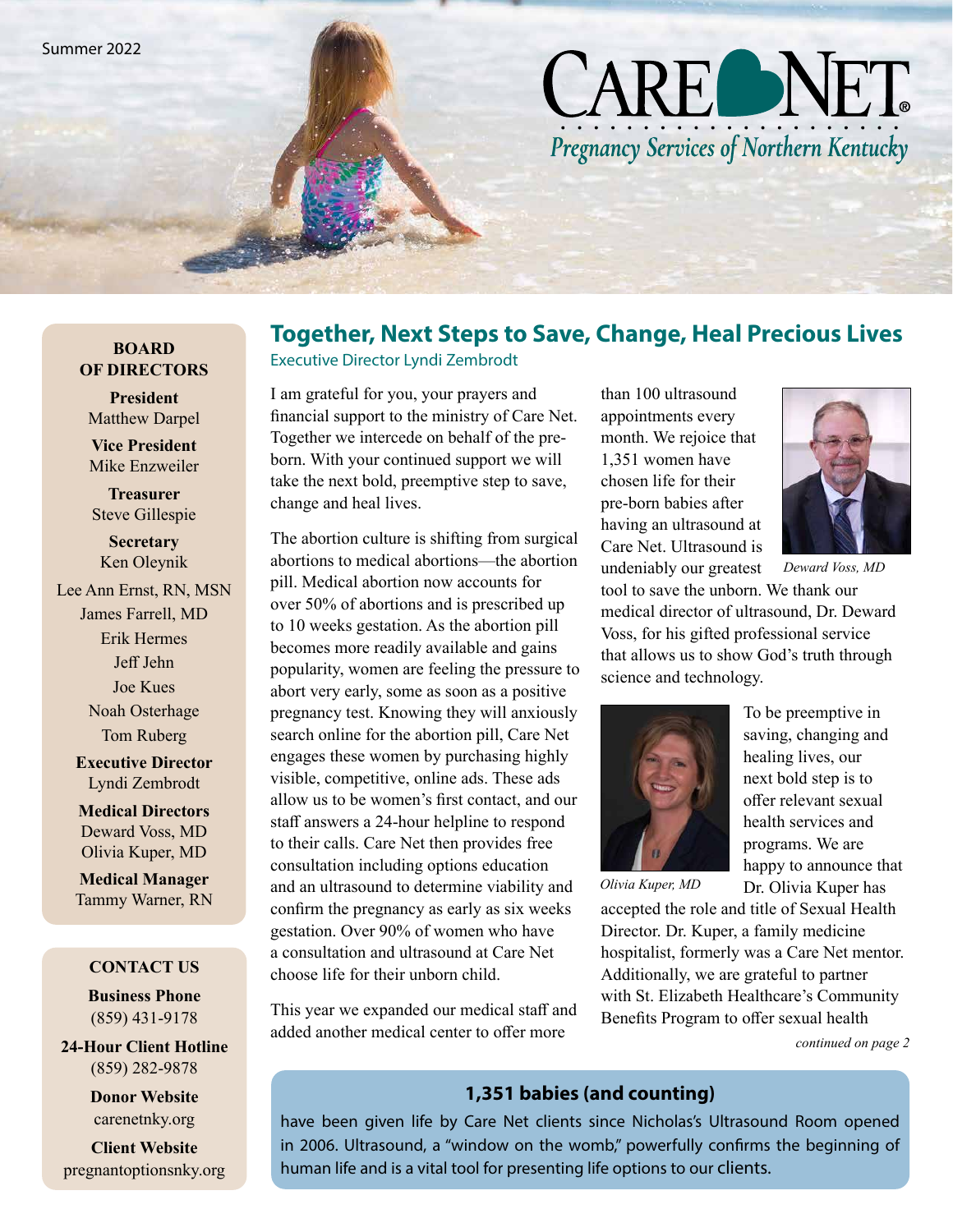# **Save, Change, Heal Precious Lives**

*continued from page 1*

services of screening, testing and treatment of sexually transmitted infections. By offering this service, we create opportunities to discuss appreciating fertility, understanding healthy relationships, avoiding sexual risk and healing with the men and women we serve. *Sexual health services not only will help reduce unintended pregnancies but also, just as important, will allow us to build relationships so we become a woman's first choice for help should she experience an unintended pregnancy.*

We've already seen encouraging results from this new program; see the story below, "You are worth waiting for."

1 John 3:18 says, "Let us not love with words or speech but with actions and in truth." This program does just that.

# **"You are worth waiting for."**

In late April, an 18-year-old woman came to Care Net worried she might be pregnant. She had been seeing the young man a few months but had no interest in staying with him and feared pregnancy would force her to stay.

The pregnancy test was negative, but she had also agreed to STI testing. That opened the way for Center Assistant Director Rhonda Brown (photo, left) to gently counsel her that even though she had already had sex, she didn't have to continue. The young woman agreed it's not worth the risks.



Thankfully the STI test also was negative, and during her follow up visit she shared her own good news: with a big smile and hug for Rhonda, she said she had broken up with her boyfriend and rededicated her life to abstinence.

Rhonda told her, "I am so very proud of you. Remember you are worth waiting for. Be true to yourself."

It's a message we want all our clients to embrace.

*Photos right column, top to bottom: we welcomed a full house to the 2022 banquet; Care Net board president Matt Darpel with banquet emcee Liz Bonis of Local 12 and board member Lee Ann Ernst. Bottom; special guest Pam Stenzel spoke the truth with love and humor.*

# **Celebrating our Annual Banquet**

Care Net's Annual Banquet on May 5, at full strength for the first time since 2019, was an extraordinary night of fellowship, generosity, pathos, humor and truth. Guest speaker Pam Stenzel spoke straight and true with a message our culture desperately needs to hear—and heed.

Your gifts and pledges at the event met our 2022 banquet goal, which accounts for 25% of our overall budget. Your presence that night encouraged us and your generosity humbles us. Thank you for partnering with us to save babies' lives and change the lives of their parents. Special thanks to the table sponsors and hosts who invited all of you to come.

Please note these treasured sponsors who underwrote the cost of the banquet, freeing your donations for our work:

#### **Culture of Life Partner**

The Al Kenkel Family

#### **Ultrasound Partners**

Central Bank Hunt Custom Remodeling **NKOL** St. Elizabeth Healthcare

#### **Education Partners**

Bavarian Waste Hauling Beckfield College DBL Law Diocese of Covington Jack's Glass Professional FundRaising Counsel Julie Ray Ritchie • Coldwell Banker Zalla Companies

#### **Mentor Partners**

Bessler's U Pull & Save The Cirulli Family Darpel Elder Law Services Tom and Mary Ann Edwards FFR Wealth Team Henke Industrial Hermes Construction Chris and Carrie Hooten Masterworks Photography Payroll Partners Riegler Blacktop The Ruberg Family Deward Voss, MD ZFarm ZStables





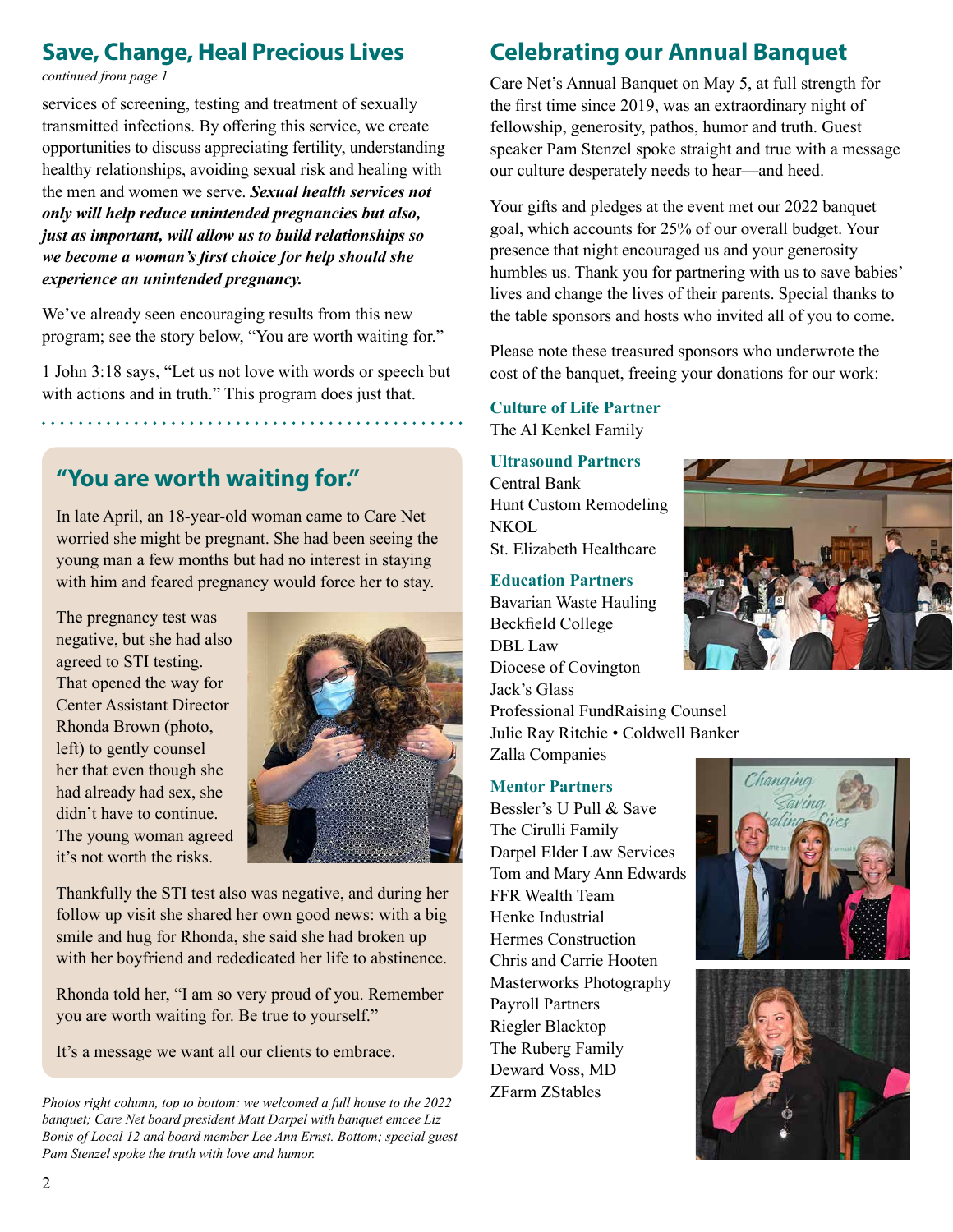# Dedications *To dedicate a gift in someone's honor or memory, call 859-431-9178 or note your intent on your check or in the Note section of the online form.*

#### **In Memory**

Carl W. Howser by Dr. Keith & Darlene Murrell Dave Barth by Molly Barth David Shipp by Virgil Boler by Larry & Cheri Bellew Members of the Kunkel & Davis families by Gregory & Susan Davis Dick & Jean VonHandorf by Douglas & Linda Fussinger Dick Pratt by Richard & Mary Ann Pratt Don Gerding by Judith Gerding Dorothy Weber by Terrence & Jenny Dillon Dr. Robert Scott by Lawrence Enzweiler & Karen Brennan by Mary Sue Ryan & family by Nancy Metzger by Katherine Simmons by Penny van Brandwijk by G. Edward & Joanne Kuhl by Dr. James & Susan Roebker by Donal & Ann Gaynor by Edward & Pam Grout Dusty Bowman by Marshall Liberman Ed Woeste by James & Teresa Woeste Elizabeth Garbett by Hartmut Parnitzke Evelyn Strebel by John & Robbie Feldkamp Francine Luzak by Thomas Luzak Fred Fischer by Judith Fischer Gary Bausch by Brian Holzderber Headmaster Paul Arbogast by John O'Brien Herman & Elizabeth Franxman by Emily Franxman Jimmy Geiman by James & Rosanne Geiman Joe Barket & Jack Grothaus by Dorothy A. Grothaus Joey Lorenz by James & Cindy Metz John Jehn by Jeff & Vicki Jehn John T. Robinson by John and Patti Robinson Joseph & Delores Landwehr by Jerome & Karen Landwehr Joseph & Maureen Merten by John & Mary Ann Walcutt Lowell H. & Roberta Jarvis by Russell Jarvis Lucille Rosser by Joseph & Jill Hilgefort Mary Brenda Flower by Robert & Teresa Flower Neva Wehry by Cindy Wehry Peggy & Laurie McKinley by Scott McKinley Reginald Barnard by John & Mary Ann Walcutt

Robert C. Kues Sr. & Robert C. Kues Jr. by Julianne Bruzina Robin Fugate Evernham by Dobbling, Muehlenkamp & Erschell Rosemary Zumbiel by Marshall Liberman Shiloh Shalom Giles by Johnnatta Giles Sr. Mary Martha Beiting by Jeffrey & Joanne Beiting Tom & Joyce Ginney by Stephen & Maureen Foltz Ursula Maliszewski by Carol Frerman Virginia Stewart by Ryan & Mary Martin Virginia Lally Wuenker by Building Inspections LLC

#### **In Honor**

Robert & Julia Greene by Michael Greene Cathy Feldman by Robert & Julia Greene Adopted nieces & nephews by Richard & Eleanor Goering Boone & Karen Riegler by Arthur & Nancy Fischesser Micheline Finley by William & Kathy Finley Patricia Eglian by Hugh & Kathleen Hobus The unborn by Del and Jeanna Burchell Janice C. Neltner by Dr. Scott & Jill Neltner Kevin Cranley by Jack & Kathy Rudnick

## **Thank You, Churches!**

These churches participated in Care Net's 2022 Sanctity of Human Life Baby Bottle Campaign.

Blessed Sacrament Parish Burlington Baptist Church Cristo Rey Catholic Church Gardnersville Baptist Church The Gathering Place Grants Lick Baptist Church Grassy Run Baptist Church Gumlick Baptist Church Hopeful Lutheran Church LifeGate Church Macedonia Baptist Church Mason Baptist Church Mount Carmel Baptist Church Newport Central Catholic Church St. Joseph Parish of Camp Springs St. Joseph Parish of Cold Spring St. Pius X Parish St. Thomas Parish Trinity Southern Baptist Church Union Baptist Church Williamstown United Methodist Church

## **Honoring Michael's Memory . . . for Life**

On June 25, 1986, Martin and Sheila Zalla experienced the heartbreak no parent should have to endure: they lost their 18-year-old son, Michael, an honors student at Northern Kentucky University, when he tragically became the victim of a fatal automobile accident.

<u> 1999 - Jacques III, p</u>

On April 13 this year, through a legacy gift from Mr. and Mrs. Zalla, Care Net had the privilege of dedicating one of our Cold Spring client

consultation rooms in Michael's memory. As we encourage our clients to choose life, the dedication in Michael's memory is a silent but powerful reminder that life is God-given and infinitely precious.

For information about legacy gifts, please contact us.



*Fr. Gerald Reinersman, pastor of St. Joseph Parish of Cold Spring, with (left to right), Martin Zalla, daughter-in-law Lisa Zalla, and Sheila Zalla at the Cold Spring dedication ceremony.*